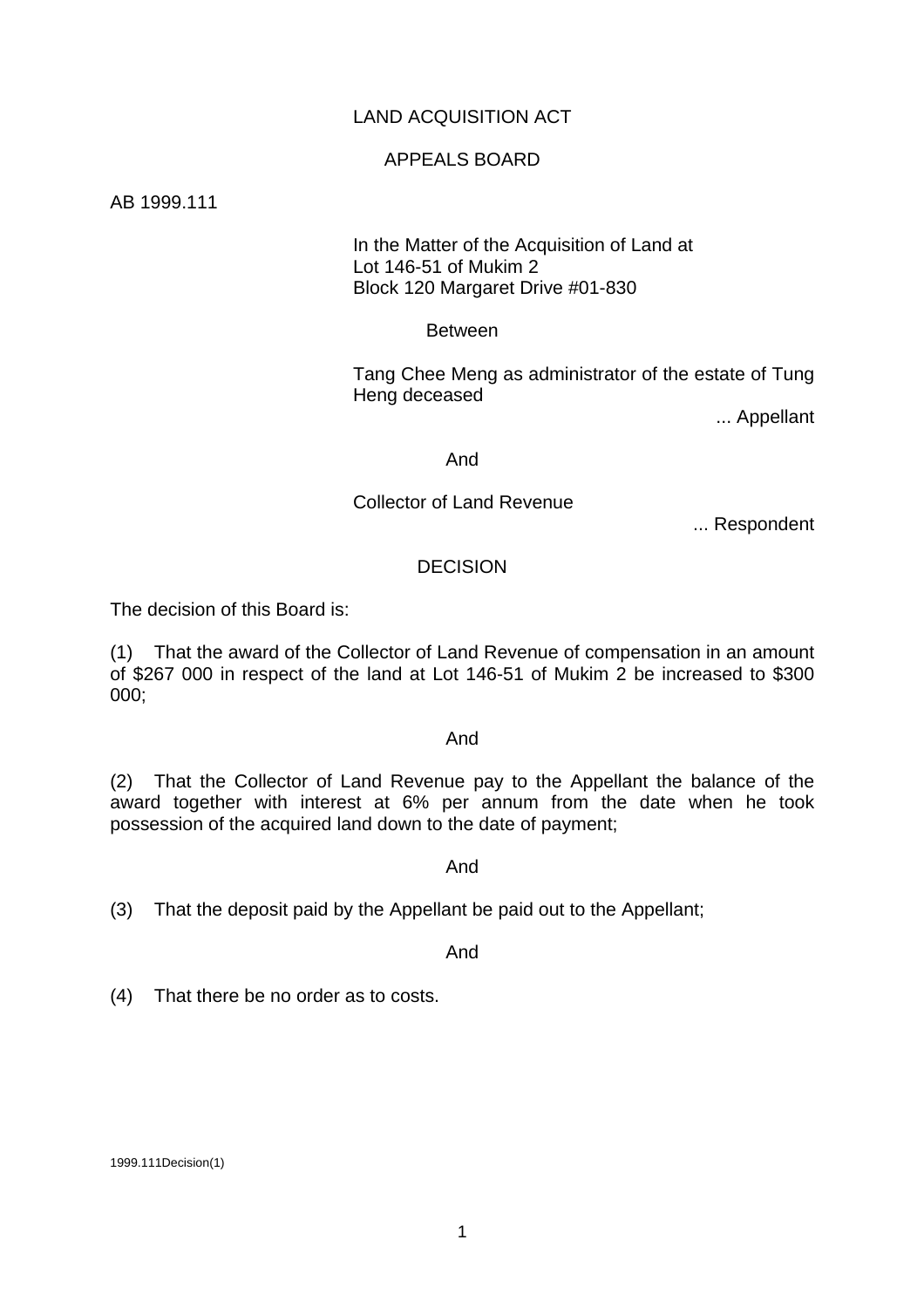## BRIEF STATEMENT OF REASONS

The reasons for the Decision/Order are:

(1) The acquired land comprises 129.1sm of land at Lot 146-51 of Mukim 2 together with a 2 storey terrace house on it known as Block 120 Margaret Drive #01-830 of which the Appellant as administrator of the estate of Tung Heng deceased was at the time the award was made the proprietor for the residue of the term of 99 years which would have expired on 31 October 2055.

(2) At the inquiry held under s 10 the Appellant claimed \$700 000 for the acquired land. On 17 June 1999 the Collector of Land Revenue made an award of \$267 000 as the compensation which in his opinion should be allowed for the acquired land.

(3) The Appellant appeals against the award on the ground that it is inadequate. In his petition of appeal the Appellant does not state the amount of his claim but before this Board he produced a valuation report of Ong Han Boon of OHB Real Estate Consultants & Services Pte Ltd dated 30 March 2001 which states that the market value of the acquired land as at 4 March 1999 was \$500 000 and he claimed this amount.

(4) Section 33 of the Land Acquisition Act provides:

(1) In determining the amount of compensation to be awarded for land acquired under this Act, the Board shall ... take into consideration the following matters and no others:

- (a) the market value
	- $(i)$  ...

(C) as at 1st January 1995 in respect of land acquired on or after 27th September 1995 ... or

(iii) as at the date of publication of the declaration made under section 5,

whichever is the lowest ....

(5) The declaration made under s 5 was published on 4 March 1999.

(6) Lim Meng Chuan also of OHB Real Estate Consultants & Services Pte Ltd testifying for the Appellant said that the market value of the acquired land as at 1 January 1995 was \$400 000.

(7) Rachel Ng testifying for the Collector of Land Revenue agreed that the market value as at 1 January 1995 was \$400 000 and this Board finds accordingly.

(8) Ong Han Boon said that the market value of the acquired land as at 4 March 1999 was \$500 000. He relied on the following sale transactions: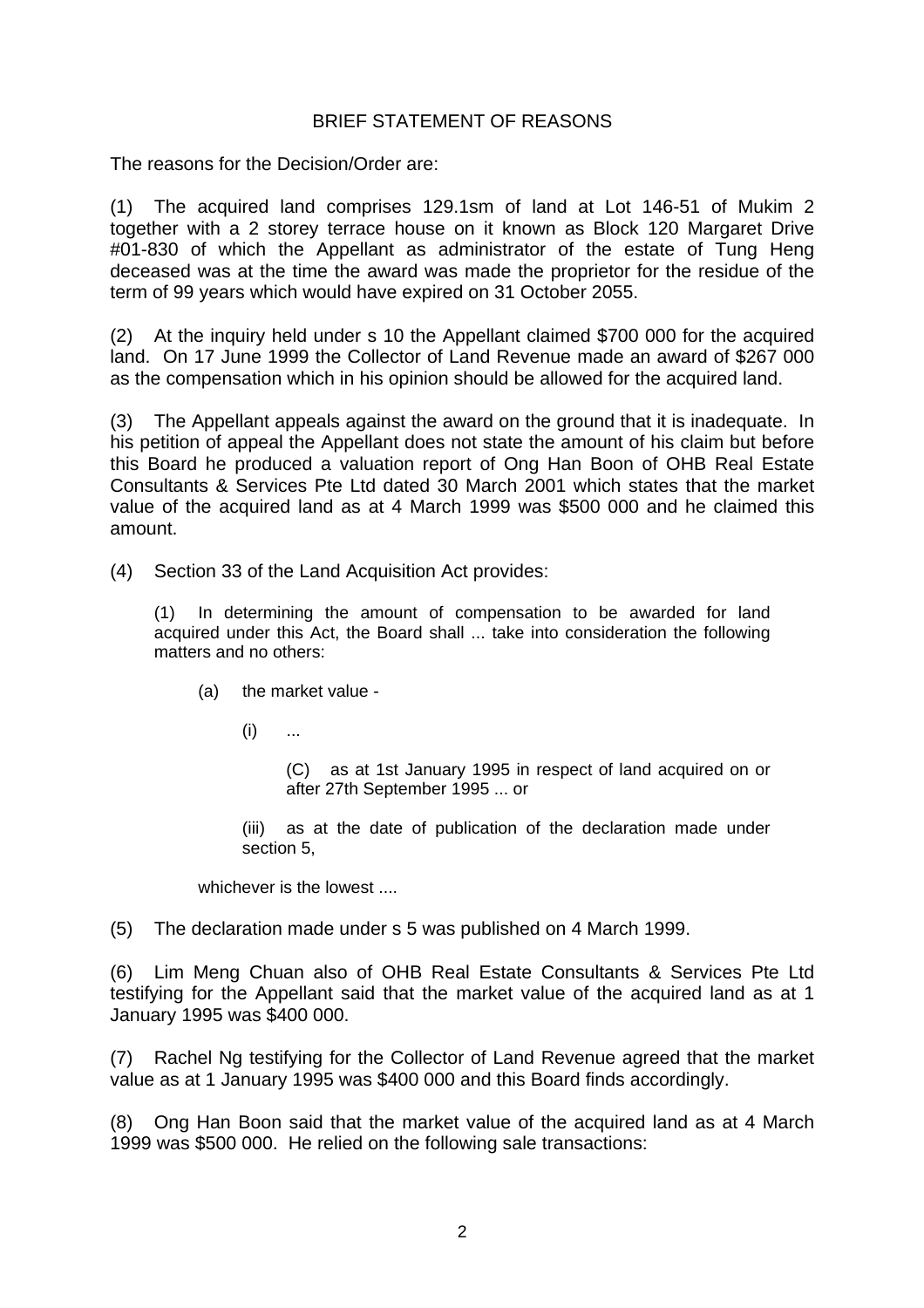| Property                    | Site Area Price | Date                | Contract |
|-----------------------------|-----------------|---------------------|----------|
| 1 BI 41 Stirling Rd #01-514 | 122.5sm         | \$500 000 1 Oct 98  |          |
| 2 BI 46 Stirling Rd #01-524 | 130.7sm         | \$420 000 19 Jan 99 |          |
| 3 BI 41 Stirling Rd #01-508 | 119.6sm         | \$505 000 2 Jan 99  |          |
| 4 BI 46 Stirling Rd #01-518 | 130.7sm         | \$500 000 7 Jun 99  |          |

He derived an average site area rate of \$3 992/sm and made a net adjustment of -2.85% for differences between the acquired land and the properties at Stirling Road. He applied the adjusted site area rate of \$3 878.23/sm to the site area of 129.1sm of the acquired land to derive the market value of the acquired land which he rounded down to \$500 000.

(9) Rachel Ng said that the market value of the acquired land as at 4 March 1999 was \$267 000. She relied on the following sale transactions:

| Property                                                | Land Area Price | Date                | Contract |
|---------------------------------------------------------|-----------------|---------------------|----------|
| 1 BI 119 Margaret Dr #01-620 129.1sm \$440 000 1 Dec 95 |                 |                     |          |
| 2 BI 120 Margaret Dr #01-814 129.1sm \$380 000 7 Aug 95 |                 |                     |          |
| 3 BI 120 Margaret Dr #01-822 129.1sm                    |                 | \$430 000 9 Jun 95  |          |
| 4 BI 119 Margaret Dr #01-634 129.1sm                    |                 | \$340 000 10 Mar 95 |          |

She said that she derived a site area rate for each of the 4 transactions. She then identified sale transactions in respect of freehold terrace houses in the MacPherson area to compare market values between the contract dates of each of the 4 transactions and 4 March 1999. She found a fall of 38% from 1 December 1995 and a fall of 36% from the contract dates of the remaining 3 transactions and she made adjustments to reflect these falls. She derived a "base" value of \$240 000 for the acquired land as at 4 March 1999. She took into account the cost (at March 1999 prices) less depreciation for the improvements which she estimated at \$27 000 and said that the market value as at 4 March 1999 was \$267 000.

(10) There were no sale transactions in respect of comparable properties in Margaret Drive in 1999 or at any time after 1996.

(11) The Stirling Road properties are held under HDB leases for which facilities for financing on favourable terms are available from HDB and CPF funds may be applied in the purchase while the acquired land is held under a Crown lease with less than 60 years to run as at 4 March 1999 and such facilities are not available. This is a substantial difference and there was no material before this Board on the basis of which to estimate the adjustment that would have to be made to deduce the market value of the acquired land from transactions in respect of the Stirling Road properties.